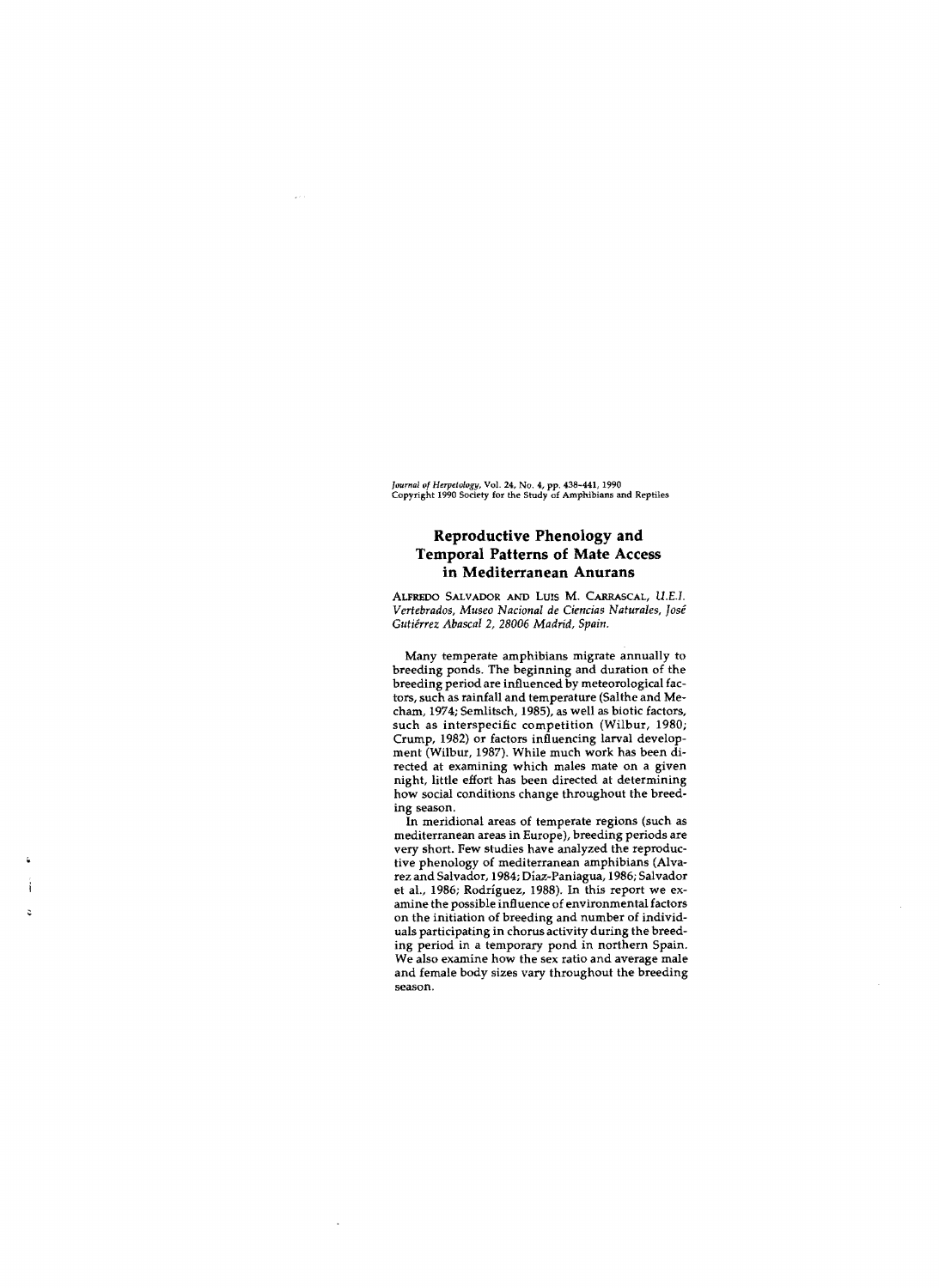In 1984 we studied a seasonal pool in Chozas de Arriba (42°31'N, 05°12'W; 830 m), León Province, Spain. The climate is continental Mediterranean, with cold winters (mean temperatures: January =  $5.4$  C, July = 24.6 C). The pool was part of a small lake complex which contained some permanent pools. The study pool was roughly  $95 \times 30$  m with a maximum depth of 60 cm in late February; in August it dried completely. On three occasions we measured water depth at 44 regularly spaced points acrass the pool. The mean water depth was 14.3 cm on 31 March, 12.7 cm on 15 April and 11 cm on 30 April. The deepest part was densely covered in vegetation (among other plants *Juncus* sp., *Littorella uniflora, Ranunculus aqualtilis,* and *Myriophyllum* sp.). The features of the area are described in more detail in Alvarez and Salvador (1984).

The pool was searched systematically an average of seven times each night for 84 consecutive nights, between sunset and 0200 h, from 15 February to 9 May. Each anuran was toe-clipped and its species, sex, and snout-vent length noted. Air and water temperatures were measured every night at 2200 h. In addition, relative humidity data at 1800 h and precipitation data from the nearest meteorological station (6 km) were collected. Phenology was analyzed after grouping the 84 níghts into 12 one-week periods.

The significance of phenological differences (interspecific, and sexual within each species) was tested by means of chi-square comparisons applied to the proportion of indivíduals belonging to each species or sex that were encountered weekly (numbers were always counted over seven sampling nights). A stepwise multiple regression analysis was used to analyze the association between the daily number of amphíbians and the environmental variables throughout the three weeks of highest abundance (21 days for each of the four species; Fig. 1). Parametric tests were performed on log-transformed data (Sokal and Rohlf, 1981).

*Pelabates cultripes* and *Bufo calamita* were the first two species to arrive at the pool (17 and 19 March, respectively). Two weeks later *Rana perezi* (31 March) and *Ryla arborea* (3 April) appeared. The length of the breeding period (calendar difference between the last and first days each species was observed) was 49 days for B. *calamita,* 41 days for P. *cultrípes,* 40 days for R. *perezi, and 36 for H. arborea. The phenology of the* four species differed sígnificantly (chi-square test performed with the number of individuals observed in 11 weeks grouped in eight periods:  $\chi^2 = 783.3$ , 21 df,  $P < 0.001$ ). Two species pairs had synchronous phenological patterns: B. *calamita-P. cultrípes* and R. *perezi-R. arborea.* There were no significant differences between sexes for *R. perezi* ( $\chi^2 = 6.3$ , 4 df,  $P > 0.1$ ) and *H. arborea* ( $\chi^2$  = 4.7, 4 df, *P* > 0.1). Females reached higher abundances before males (tests performed with the number of individuals observed in 11 weeks grouped in five periods: P. *cultripes*;  $\chi^2 = 11.7$ , 4 df, P 0.02; B. *calamita*;  $\chi^2 = 10.9$ , 4 df, P < 0.05) (Fig. 1).

The daily abundance of P. *cultripes* was positively correlated with water temperature ( $r = 0.43$ , N = 21,  $P < 0.05$ ) and amount of rainfall on the preceding day ( $r = 0.46$ ,  $N = 21$ ,  $P < 0.05$ ). These two variables accounted for 27.4% of the observed variance. For B. *calamita,* the daily variation in number of individuals was marginally correlated with air temperature  $(r^2 =$ 17.1%,  $N = 21$ ,  $P = 0.06$ ). The abundance of R. *perezi* 



FIG. 1. Weekly variation in the percentage of individuals observed in breeding activity, and of the meteorological variables (week  $1 = 3-9$  March).

was significantly correlated with air temperature (r*<sup>2</sup>*  $= 35\%$ , N = 21, P < 0.01). Finally, for *H. arborea* the number of individuals observed each day was correlated with water temperature  $(r^2 = 43.4\%, N = 21,$  $P < 0.01$ ).

Length of breeding period of the four species was inversely correlated with the variance explained by the meteorological variables  $(r = -0.97, N = 4, P <$ 0.05). This indicates that the species least dependent on the meteorological variables have the mast prolonged breeding periods.

The percentage of males observed for the entire season was higher than the percentage of females for aH four species (B. *calamita,* 68%, N 94; P. *cultrípes,*  62%, N = 101; *R. perezi, 70%*, N = 194; *H. arborea*, 84%,  $N = 175$ ; these percentages differ significantly  $[P \leq$ 0.05] from 50%). The mean night1y sex ratio (male: female) for P. *cultrípes* was 2.4:1; comparable values were 3.7:1 for B. *calamita,* 2.6:1 for R. *perezi,* and 26.2:1 for *H. arborea.* 

The frequency of nights of capture per individual differed significantly among the four species ( $\chi^2$  = 122.7, 6 df,  $P < 0.001$ ). Males of *H. arborea* on average stayed a greater number of nights than did those oí other species (5.2 nights;  $P < 0.001$  and 2 df for all three pairwise comparisons with the remaining species: R. *perezi*,  $\chi^2 = 95.1$ ; B. *calamita*,  $\chi^2 = 31.8$ ; and P. *cultripes,*  $\chi^2$  = 42.5). The males of the other three spedes stayed an average of 1.4-2.2 nights; male B. *cal*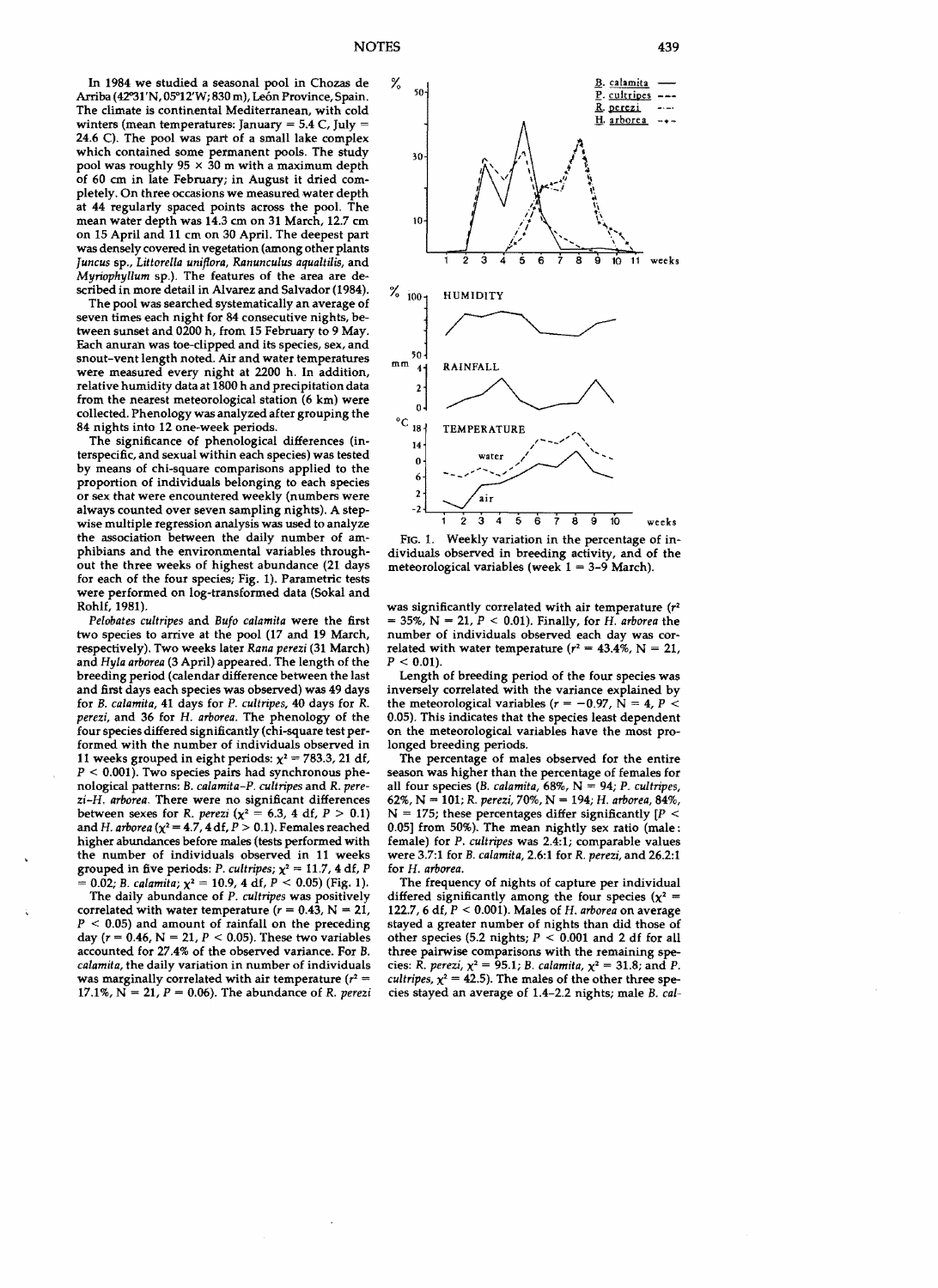

FIC. 2. Percentage of capture-recapture nights for the males of the four anuran species.

*amita* were present longer than R. *perezi* ( $\chi^2 = 8.5$ , P  $< 0.05$ ).

Females of the four specíes stayed on average only one night in the pool (the percentages of females present for one night were: 95% for P. *cultripes; 77%* for B. *calamita;* 82% for R. *perezi;* and 82% for H. *arboreal.* For three of the species, females spent significantIy less time at the pool than did males (P. *cultripes,*   $\chi^2 = 12.6$ ,  $P < 0.001$ ; B. *calamita*,  $\chi^2 = 4.2$ ,  $P < 0.05$ ; H. arborea,  $\chi^2 = 35.6$ ,  $P < 0.001$ ). For R. *perezi* the difference was not significant  $(x^2 = 1.2, P > 0.1)$  (Fig. 2).

The mean size of individuals of each specíes varied daily throughout the breeding season, when considering the size of individuals on their first night of capture. In P. *cu/tripes* and H. *arborea* male size decreased as the breeding period advanced (correlations of snout-vent length with day order since 3 March:  $r = -0.48$ , N = 61, P < 0.001, and  $r = -0.27$ , N = 147, *P* < 0.01, respectively). For B. *calamita* and R. *perezi* these correlations were not significant  $(r = 0.02,$  $N = 64$ ,  $P > 0.1$ , and  $r = -0.03$ ,  $N = 137$ ,  $P > 0.1$ , respectively). For three of the species, female size decreased significantly as the breeding season progressed (P. *cultripes, r* = -0.43, N = 35, P < 0.001; B. *calamita, r* = -0.62, N = 28, P < 0.01; H. *arborea, r* =  $-0.59$ , N = 27, P < 0.01). However, for R. *perezi*, it increased significantly ( $r = 0.50$ , N = 56, P < 0.001).

The temporal pattern of breeding in these species agrees with that described in the southwestern Iberian Peninsula (Díaz-Paniagua, 1986; Rodriguez, 1988). However, in the northwestern Iberian Península (our study area) the dates of the onset of breeding are later than in the southwest. Moreover, the duration of the breeding season of these species shows a marked decrease with latitude. These differences suggest that as latitude decreases and temperature increases, the breeding period begins earlier and lengthens (Baldauf, 1952; Douglas, 1979). The influence of temperature in the daily abundance of species in our study area was probably due to low values in winter, in contrast to the southwestern Iberian Peninsula (average temperature above 10 C). A similar result has been reported for populations of amphibians in the southern United States (Semlitsch, 1981, 1983; Semlitsch and McMillan, 1980).

The analysis of daily fluctuations in individual numbers demonstrates that weather conditions play an important role in determiníng the abundance of these four species in the pool during the breeding season. However, meteorological variables only explain a limited amount of the variance (Semlitsch, 1985). The mean nightly sex ratio was positively correlated across species with the mean number of nights in which males were caught ( $r = 0.99$ , N = 4, P = 0.01). Males may stay longer to compensate for a high degree of competition for mates as the number of females decreases (see Kluge, 1981, and Godwin and Roble, 1983 for similar results).

The reduction in size of males as the season progresses may be related to competition between males for mates (Davies and Halliday, 1977; see Arak, 1983 for a revíew). Smaller males may arrive later to reduce competition for mates with other larger males, or because small males mature later. A similar pattern of decrease in size of the females can be explained if the females prefer an optimum-sized male to increase fertilization success (Davies and Halliday, 1977). Thus, larger females may arrive earlier to find males of similar size (Arak, 1983). The positive correlation between size and dates for female R. *perezi* cannot be explained by such arguments. Our data show that the proportíon of females in the first half of the breeding period of R. *perezi* (23%) is significantly less than in the second half of the breeding season (34%;  $\chi^2 = 3.8$ ,  $P = 0.05$ ).

Though our results point out the importance of reproductive phenology to intrasexual competition and mate access in these anuran species, additional work is needed to document the significance of malebiased sex ratios for the action of sexual selection in this and similar systems. Elucidation of the fadors responsible for seasonal variation in the sizes of in

ţ.